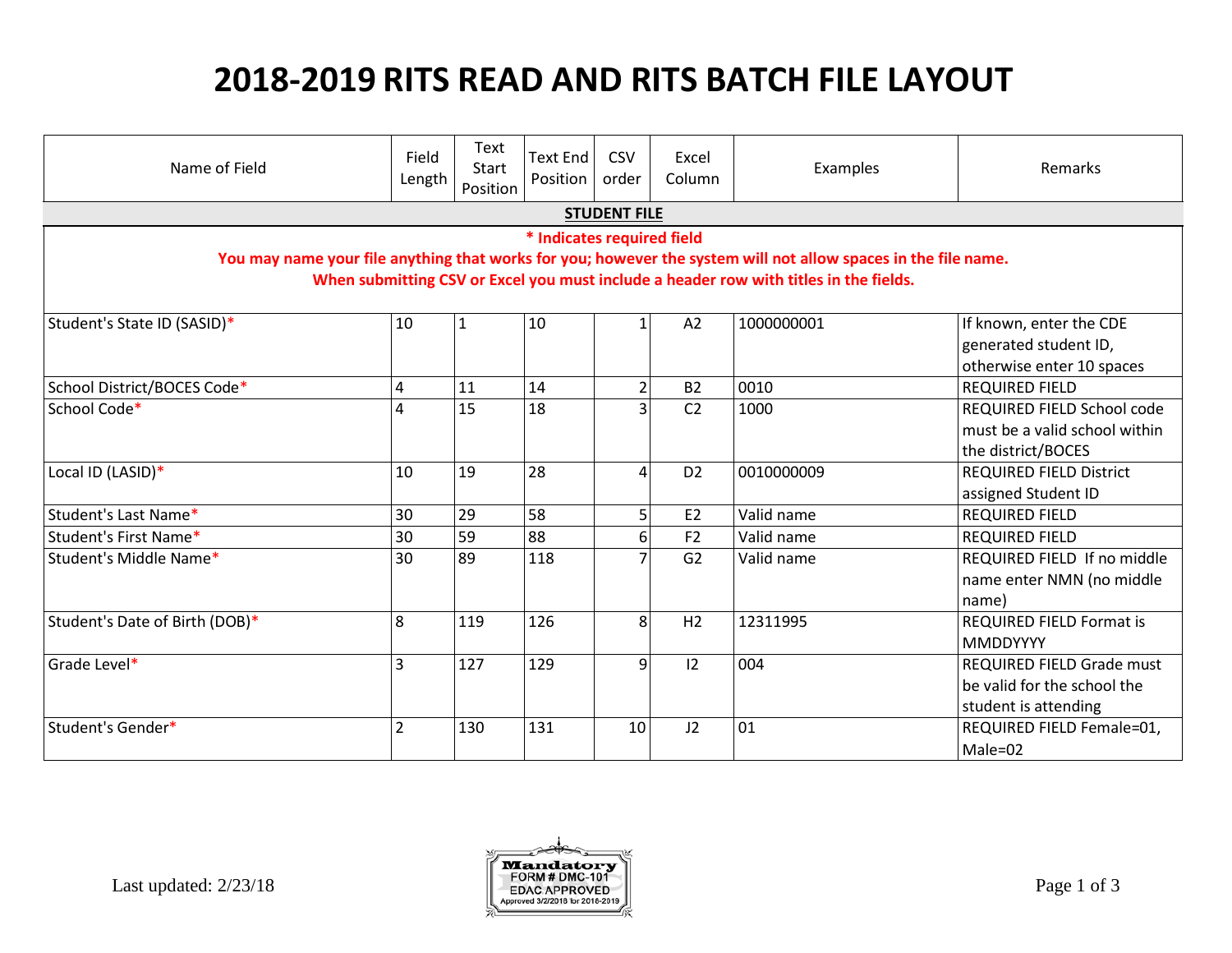## **2018-2019 RITS READ AND RITS BATCH FILE LAYOUT**

| $\cdots$<br>e/Inactive<br>: Indicator<br>: Active | $\sim$<br>∣⊥⊃∠<br>___ | $\sim$ $\sim$ $\sim$<br>ᆠᇰᄼ | -- | $\overline{\phantom{a}}$<br>$\sim$ | $\lrcorner$ ) FIELD $\prime$ .<br>REQUIRED<br>) Active=0. |
|---------------------------------------------------|-----------------------|-----------------------------|----|------------------------------------|-----------------------------------------------------------|
|                                                   |                       |                             |    |                                    | Inactive=                                                 |

This file layout is the same for both RITS batch submission to add and update student records **OR** RITS READ to find the current location of a student.

## **BACKGROUND INFORMATION**

**SASID Number** – Is a **unique** ten-digit numeric field containing the random ten digit value assigned by CDE to the student whose record is being submitted for processing. Note: A value of ten spaces can be placed in this field if the data being submitted is for a new student who has not been assigned a student identification number by CDE.

**District/BOCES Code** – Is a unique four-digit number assigned by CDE to each school district or BOCES. This four digit field is REQUIRED and if left blank will result in an error.

**School Code** – A unique code assigned by CDE to a school building. Refer to "School Building Codes" posted at [https://www.cde.state.co.us/datapipeline/org\\_orgcodes](https://www.cde.state.co.us/datapipeline/org_orgcodes) for a listing of school codes. This four digit field is REQUIRED and if left blank will result in an error. If the BOCES has a school use that code, if not, the BOCES would repeat the BOCES code in this field.

**LASID Number** – A ten-digit number assigned to each student by the reporting district/BOCES. This ten digit field is REQUIRED and if left blank will result in an error.

**Student's Last Name** – The thirty character field contains the student's last name. This thirty digit field is REQUIRED and if left blank will result in an error.

**Student's First Name** – The thirty character field contains the student's first name. This thirty digit field is REQUIRED and if left blank will result in an error.

**Student's Middle Name** – The thirty character field contains the student's middle name. Blanks are NOT allowed. Use NMN (no middle name) where appropriate. This thirty digit field is REQUIRED and if left blank will result in an error.

**Student's Date of Birth (DOB)** – An eight digit numeric field contain the month, day, and year on which an individual was born (i.e. 09151989).